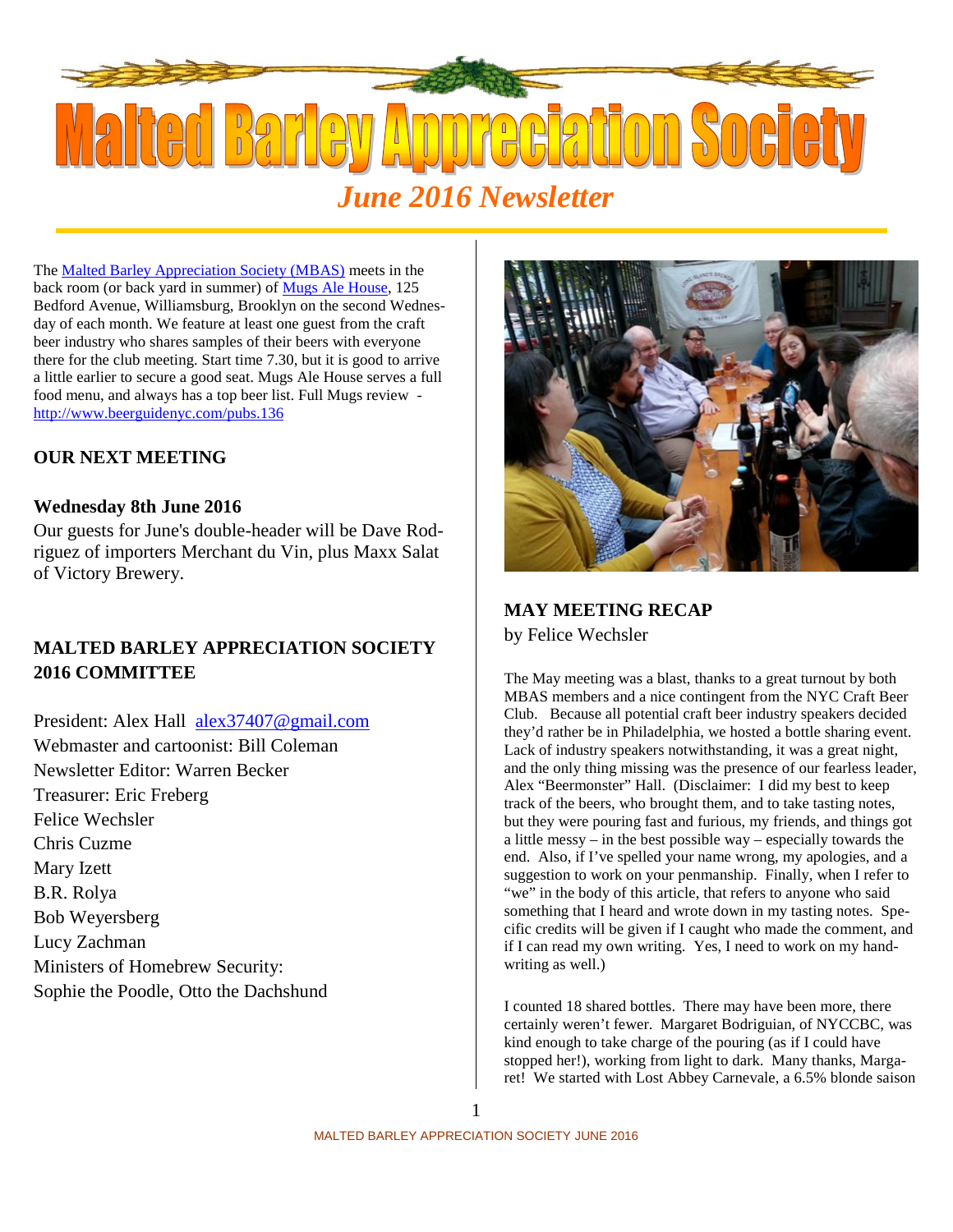Easter beer, provided by our own former president, Dan Kelly. Light-bodied, and brewed with American hops (Amarillo and Simcoe), we noticed bready hits before the hops came through. Next was Boulevard Saison Brett 2015, 8.5%, provided by NYCBC's Tanya Dresner. The sourness hit first, and we found it noticibly creamier than the Carnevale. This was followed by Transmitter's G2 Golden Ale, 5.6%, brought by Bill Jeffrey. Most, if not all of us, are big fans of Transmitter, so we were somewhat disappointed by this "one note" beer from a brewery that has conditioned us to expect greatness. Also a bit disappointing was the next beer, ICONYC High Ryse, courtesy of Warren Becker. This 7.5% farmhouse ale left us asking, "where's the rye?!"

Omnipolo Fatamorgana, a "hoppy", "low key" "kinder" IPA with an 8.5% ABV was generally well-received. Thank you, Zev Greenblatt (but please see above mention re handwriting!) "Sweaty" and "fruity" Logsdon Seizoen, another farmhouse, this one at 7.5%, from NYCCBC's Jerry Dobin was next. Somewhat citrusey and peppery, this got the "potato water" comment from a couple of people. But then…Ballantine Burton Ale, an 11.3% barleywine, courtesy of former MBAS president and the creator of the Salty Dog comic, Bill Coleman. As our own John Naegele observed, "this is not amazing, it's f\*\*king amazing!" Our next beer, Dorf Beer Dunkel from Urban Chestnut, was provided by Barbara Klauke. Sweet and roasty, this 5.2% offering prompted the comment, "where's the body?" (Reader beware, at this point, scrawled in the margin of my notes, it says, "I lost the plot." They get considerably less coherent from this point on.)



The most disappointing beer of the night for me was the one that I selected from Alex's and my stash – Captain Lawrence Smoke From the Oak. Sadly, I failed to note the year, or whether it was aged in a special cask. Normally a lovely beer, I think this one suffered from heat stroke, as our apartment can get crazy hot. It came across "over wined" and "highly phenolic". Fortunately, Margaret Bodriguian's New Belgium The Trip Oyster Stout with a 7.7% ABV followed to rescue our taste buds. My notes say, "YUM". Next, also from Margaret, we sampled Charter Oak Lights Out Stout, which was "seriously chocolatey" and rated a

"YUM YUM". Warren's second contribution, ICONYC, weighing in at 12.8%, is an Imperial Stout with saison yeast. Oaky, chocolatey, a little spicy, I gave it a "MMMM!" Probably my favorite of the night.

Accolades to Matt Archambault of NYCBC for sharing with us something you're not likely to find easily in NYC, Huon Dark Apple Ale from Two Metre Tall Brewery in Tasmania. Fermented with brewer's yeast, drenched in apple juice, and refermented with Champagne yeast, this 6.5% ale was very tasty, richly complex, and its description requires more adjectives than I had at my disposal on this warm and beery night. At this juncture in the evening, those present kindly allowed me to take the floor (which, at that point, was close to becoming my new best friend), to raise a toast to Alex, for organizing the meeting, Margaret, for doing the pouring, and Warren, who had celebrated a birthday a few days before. We then carried on with the imbibing. Tasting! Certainly, I must have meant tasting, despite the blurred scribblings – did I mention I took notes on the back of a client file? - it was a Wednesday night after all!

Joe Altamura brought us 3 Floyds Rabbid Rabbit, a 7.4% farmhouse ale. My notes say "YUM". Despite the fact that by this time, pretty much all of my notes say "YUM", and that we were all overflowing with the milk, no, make that beer, of human kindness, this malty and spicy beer was definitely a winner. Hard on its heels (rabbit's have heels, right?) was Jim Barnes's offering, 9.2% Kulmbacher Eisbock. Jim was kind enough to give us a history of Eisbocks, which I spelled 3 different ways in my notes, and I know his talk was very entertaining because I know Jim, and also because of all the beer-blurred smileys on the moist and dissolving piece of paper on which I was writing, but the only word I can make out is "snow". Anyway, it's a great beer, deceptively drinkable. Please consult Jim for historic details.



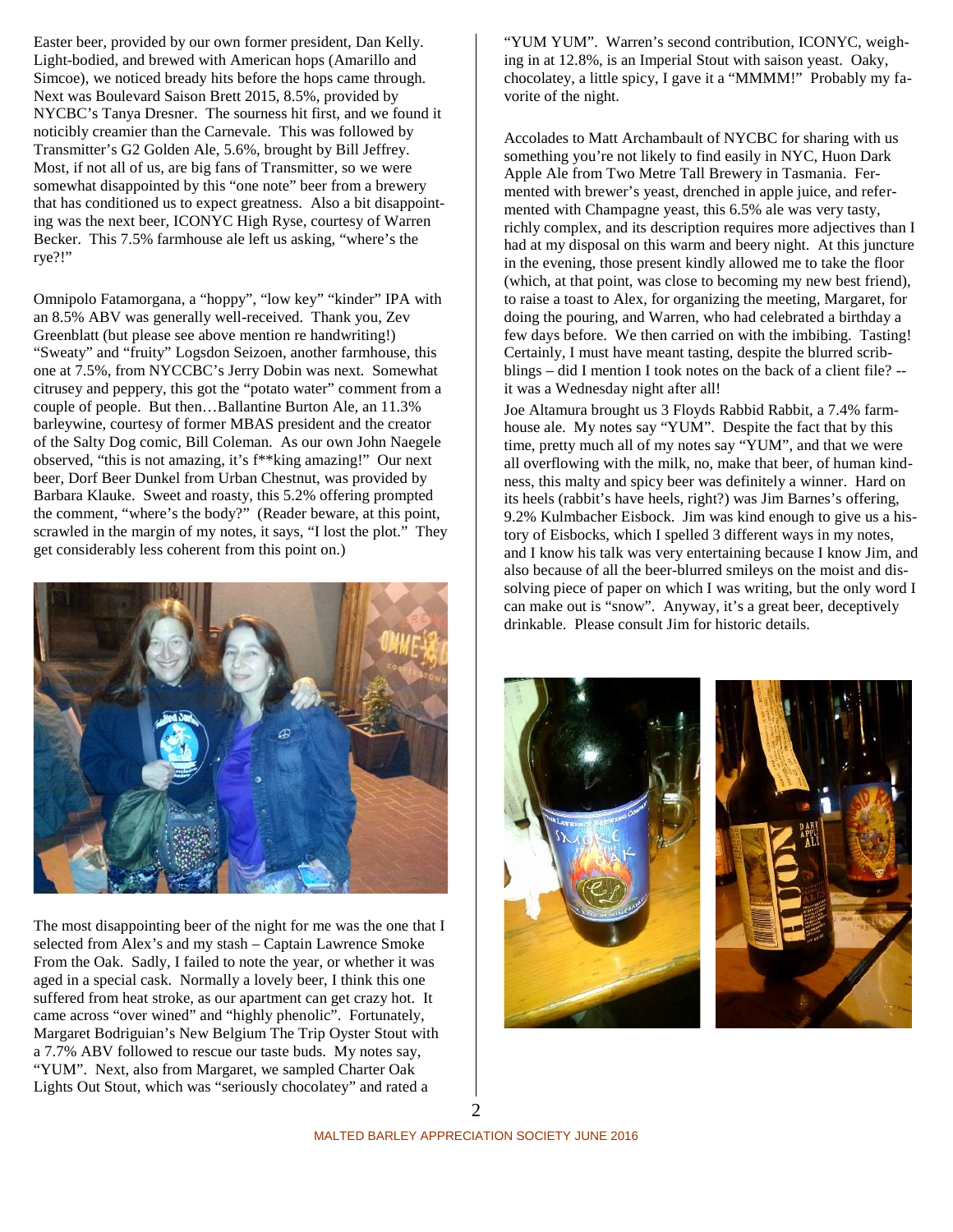In the home stretch now, Zywiec Marzen at 5.4% was (per my notes) "mmmalty" with some caramel. I don't know who brought this one. Joe Altamura's other contribution was Nebraska Brewing Melange a Trois. (That's MELANGE, people, not MENAGE, as some of you were insisting! It's a beer club, not 1970s sexploitation film!) A big, strong, Belgian at 11.3% (then again, who wouldn't want to go home with a big, strong, Belgian?), this oaky, winey, strapping lad was our penultimate taste. Yes, it got a "YUM".

Embedded in my notes at this point in the evening is "the Dans, the Bills, the Babs, the thrills." I'm sure it meant something at the time. If anyone can illuminate, please feel free to contact me.

Our last beer was a growler of Virginia's South Street Brewery's Imperial Stout. Weighing in at around 10.5%, this chocolatey and slightly (but not too much!) peaty leviathan, provided by Daniel Bryg, is brewed with Guatamalen cocoa nibs and Scottish ale yeast. Roasty, malty, chocolatey, and boozy, this beer is so dark I think it actually absorbed the ambient light in Mugs' outdoor garden. Lights out, indeed!

Home brews may have followed, I really couldn't say, as I had to be at work early the next morning. Thanks to all who participated, and especially to Alex, who made it all happen. He and I will miss the June meeting due to our vacation, so thanks in advance to Bill Coleman for handling the presidential duties. Hope to see both MBAS and NYC Craft Beer Club members in July!



### **LOCAL BEER NEWS**

Only selected items will be listed here, for beer bar and brewery news check out http://www.beerguidenyc.com/news.php - and also http://www.gotham-imbiber.com.

# **FUN ANAGRAMS** by All Ha Lex

These are all names of NYC craft beer destinations, 1-10 are located in Manhattan; 11-20 are located in Brooklyn. All are listed (at the time of writing) on http://beerguidenyc.com/ - where there is more than one similarly named branch the generic name is used without the specific location. Note that 'The' has been omitted where relevant, for instance a bar called 'The Hanging Chad' would have an anagram comprising of the letters of just 'Hanging Chad'. Answers are at the end of this newsletter.

Brought to you by the PREDOMINATELY STEREOTYPICAL ABACI.

1. I EAT BEETLE LIP 2. THOSE MAUL 3. HALL LAVA 4. AIRY ALTAR TEA BRIE 5. GURGLE ON PINS 6. I RID LACTIC, TOSS 7. MONK HAD LISP 8. LOG FLOODS 9. LOG MORON 10. I THY LLAMA 11. SOBER RAT 12. PYGMY CANNIBALISED NOON CREW 13. UNVEIL SPY DUTY 14. CARDIGAN TIFF 15. WE OREGON BERSERK PINT 16. CRANK GENERATING BENDY PLOWMAN 17. BEEN HAZARD 18. A MACABRE GREEDY LINEN OPPONENT 19. BARROOM WENCH THANE PIG FLY 20. BATMAN HE HAD EARS

### **TEN YEARS AGO REMEMBERED**

The much loved Heavyweight Brewery, where the MBAS' own Bill Coleman collaborated to brew Old Salty barleywine annually, brewed its last batch in June 2006. Owners Tom Baker and Peggy Zwerver wanted to move on, and so they did - opening Earth Bread + Brewery in Philadelphia which is still going strong thankfully. The brewery formally closed the following month.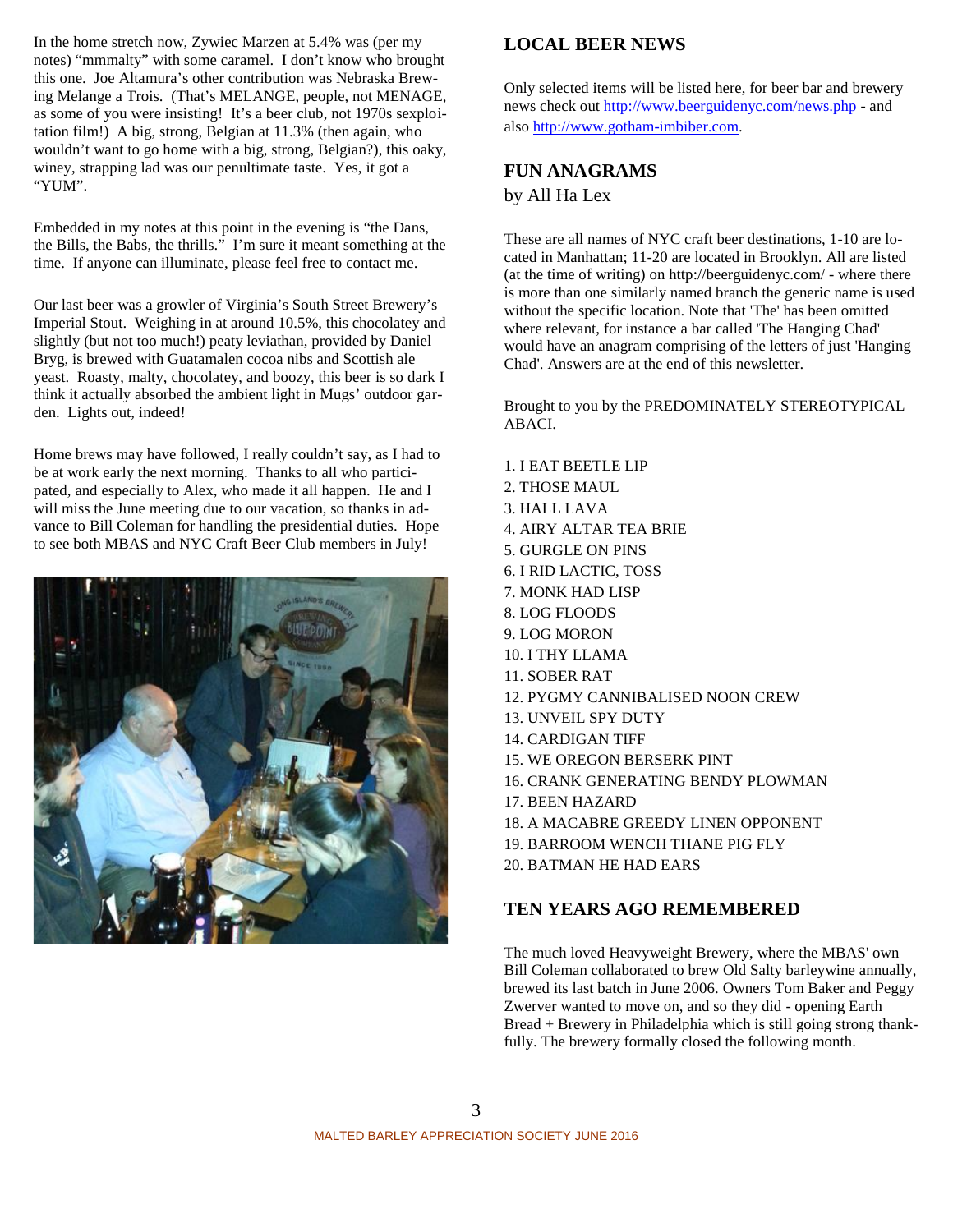### **EARLY SUMMER 2015 VISIT TO ENGLAND – PART 3**

by Alex Hall

Each year I find myself in the U.K. for a number of weeks, primarily to put together the most interesting beer menu possible for Glastonwick (a cask beer and music festival which I co-founded with two friends back in 1996, named with a nod to the much bigger Glastonbury Music festival). After the event is over (and after some recovery time), it's time for a proper vacation with my lovely wife Felice. Dusting off my notebook, here are some highlights from last year's expedition. All beers summarised were cask-conditioned unless stated otherwise, and nothing was consumed in less than a 10oz pour. The third and final part is a review of our vacation touring around England after the festival was over and after some much needed rest.

Each year, after we have recovered, we hire a car and go on our travels. Felice drives (I have never taken a test) while I navigate. Never mind GPS, I use two books and two books only: a road atlas and the CAMRA Good Beer Guide for overnight stops in pubs and inns that have the accommodation symbol, so we are guaranteed good cask beer at each destination. The Guide is also rather useful for the occasional stop on the way, as you'll see we did a few of those.

Last year was a bit of a marathon trip, heading from Brighton all the way up to the Lake District (over 300 miles direct) – but with a monstrously huge detour via Exeter. Musician friends of ours from Brighton were playing there, and coincidentally Felice was in the midst of reading a book set in that city many centuries ago, so I thought 'why not!' But I didn't tell anyone…

### **MONDAY 8 JUNE 2015**

A couple of pints for me then we were off to hire a car...

Brighton, East Sussex – The Evening Star Oakham 'Citra' 4.2% Brighton Bier 'Dealer's Choice' 4.5% (pale version) Vernham Dean, Hampshire – The George Inn Flack Manor 'Flack's Double Drop' 3.7% Betteridge's 'Jenny Wren' 4.2% Tangley, Hampshire – Cricketer's Arms Bowman 'Swift One' 3.8%

We stayed the night at Tangley, The Cricketer's Arms being a 16th century drovers' inn with cask beers on gravity dispense.



*The Cricketer's Arms.*

#### **TUESDAY 9 JUNE 2015**

Heading further west, we ended up staying at the White Horse Hotel in Exeter - which is a sprawling place owned by Marstons with lots of beer memorabilia. Felice wanted to see the cathedral, and we happened to bump into our musician friends there! Surprise! Don't forget I hadn't told anyone we were going there or why. Their gig was at The Cavern, see below, where some local craft bottles were on sale.

South Petherton, Somerset – Brewers Arms Bluestone 'Rockhopper' 3.9% Yeovil 'Posh I.P.A.' 5.4% Exeter, Devon – White Horse Hotel Jennings 'Sneck Lifter' 5.1% Exeter, Devon – The Beer Cellar Oakham 'Scarlet Macaw' 4.4% Exeter, Devon – The Fat Pig Fat Pig 'John Street Ale' 4.1% Fat Pig 'Phat Nancy's' 4.7% Fat Pig 'Black Boar' 4.6% Exeter, Devon – Well House Tavern Big Rabbit Brew 'Wild West Country' 4.0% Exeter 'Darkness –The Prince of Ales' 5.1% Exeter, Devon – Chaucer's Marstons 'Ringwood 49er' 4.9% Exeter, Devon – The Cavern Exeter 'Lighterman' (bottle) 3.5% Exeter 'Avocet' (bottle) 3.9%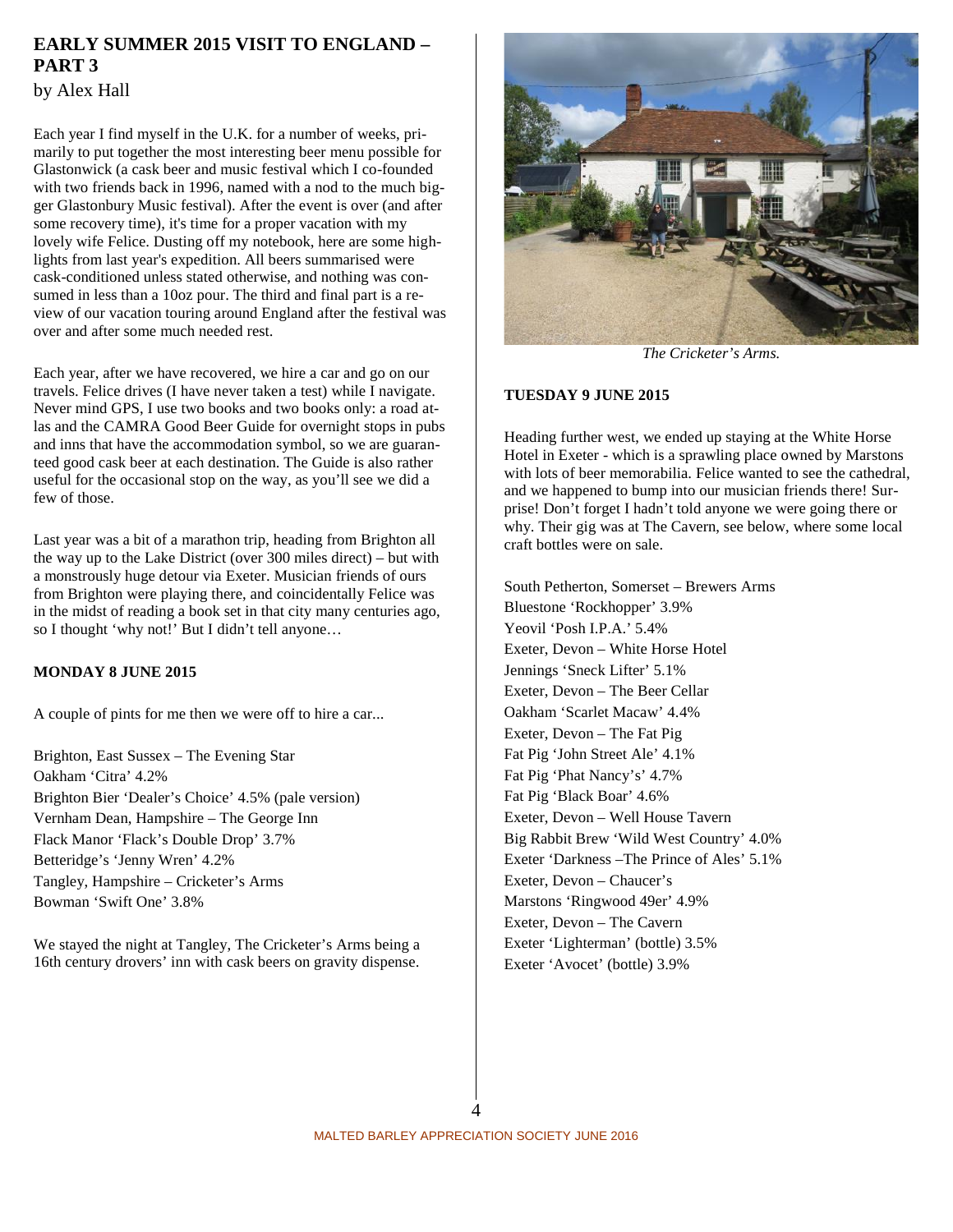The Fat Pig is a small backstreet brewpub, while the Well House has something a bit more than beer in the cellar – a skeleton said to be a plague victim!



*The Fat Pig brewpub.*

#### **WEDNESDAY 10 JUNE 2015**

We set off heading north on a marathon trip all the way into Cumbria, in the North-West of England. A break was enjoyed in Worcestershire. The ancient, narrow, twisty country roads that got us to our destination were far from enjoyable to drive on (especially as the locals drive like maniacs, or squeeze huge farm tractors through the narrow roads). Felice did exceptionally well with coping with all that, and was very glad to hang up the car keys in exchange for some local cask beers.

Birtsmorton, Worcestershire – Farmers Arms Hook Norton 'Old Hooky' 4.6% Dent, Cumbria – George and Dragon Dent 'Rambrau' 4.5% Dent 'Baarister' 4.5% Dent 'T'Owd Tup' 6.0%

The Dent Brewery is not in the village, but over a couple of hills further on where the Settle and Carlisle Railway can be found. The Rambrau was an exceptionally good cask-conditioned lager, brewed with lager malts and Hallertau hops. Very clean and refreshing, it didn't take long for me to demolish three 20oz pints of it. The Baarister is a fairly uncommon find, being a tasty best bitter. T'Owd Tup, which translates from the local dialect into 'The Old Uncastrated Ram'(!), is a full-bodied stout with a roasty and vine fruit complexity.



*Farmers Arms, Birtsmore.*

#### **THURSDAY 11 JUNE 2015**

We swapped the beauty of The Yorkshire Dales National Park for that of The Lake District, stopping in Kendal to visit the Arthur Ransome Room (part of a museum dedicated to the famous author who was a distant cousin, not a pub). Later, we had hoped to stay in the excellent brewpub at Foxfield, but they were fully booked (but not the two days after). Plan B was the next village up just for one night, where there are three pubs all serving good casks. A flat tyre frustratingly delayed us for an hour or so after a wall had partially collapsed into the road, and there was no way of avoiding striking the rubble at speed due to oncoming traffic.

Foxfield, Cumbria – Prince of Wales Chadwick's 'Castle Mild' 3.6% Broughton-in-Furness, Cumbria – Old King's Head Healey's 'True Brit' 3.6% Broughton-in-Furness, Cumbria – Manor Arms Exit 33 'Mosaic' 4.1% Cumbrian Legendary Ales 'Pale Ale – Motueka and Amarillo' 3.6% Cumbrian Legendary Ales 'Loweswater Gold' 4.3% Fell 'Robust Porter' 4.8% Broughton-in-Furness, Cumbria – The Black Cock Inn Lancaster 'Red' 4.8% Copper Dragon 'Golden Pippin' 3.9% Lancaster 'Blonde' 4.0% Broughton-in-Furness, Cumbria – Manor Arms (again) Long Man 'American Pale Ale' 4.8% Fyne 'Maverick' 4.2% Yates (Cumbria) 'Bitter' 3.7% Broughton-in-Furness, Cumbria – Old King's Head (again) Healey's 'B.H.W. Mild' 3.7%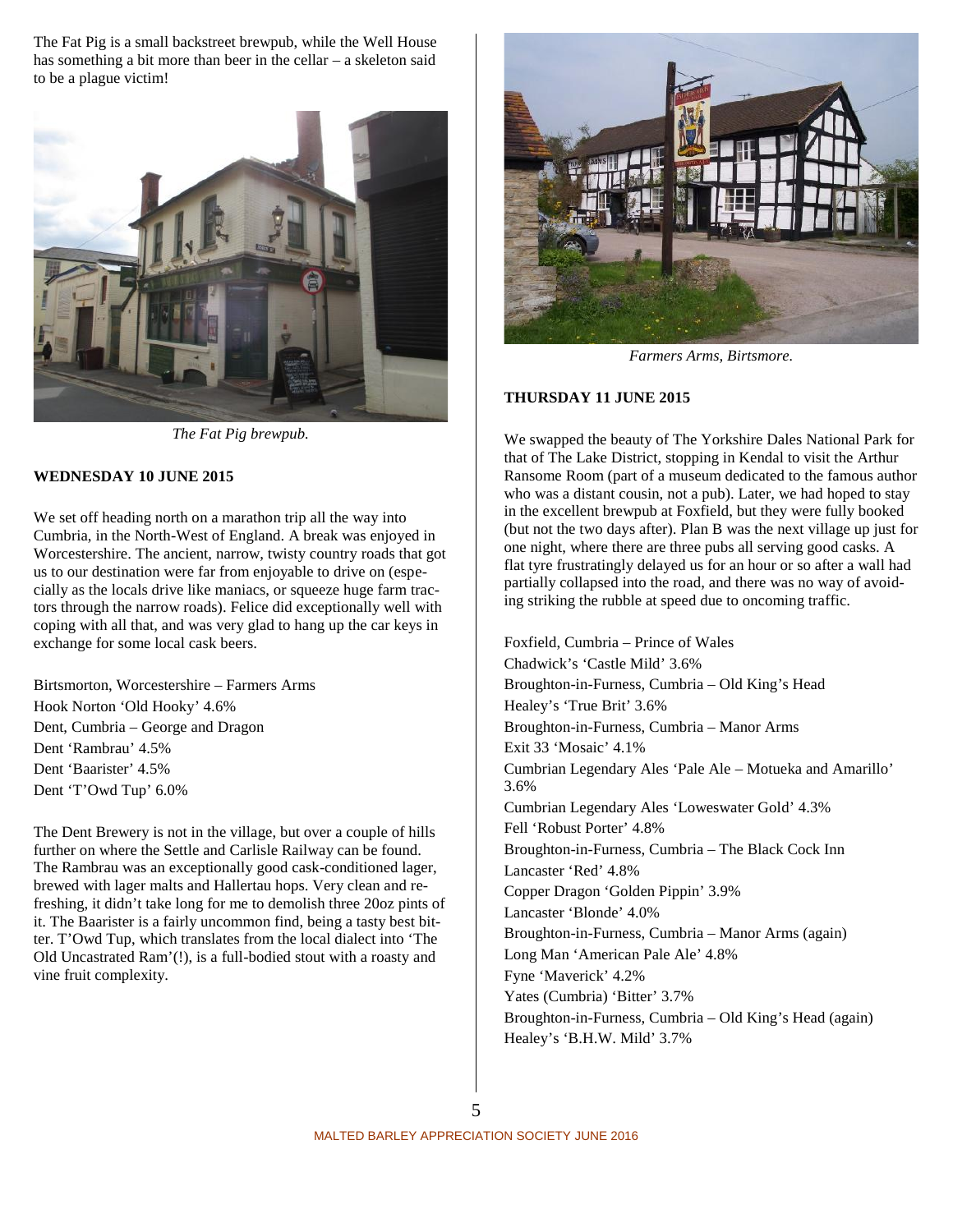It is notable that the Long Man cask was brewed in a village near Brighton, our starting point, and had ventured a long way from home. The brewery is almost next door to the churchyard where my great-grandparents are buried.



*Old King's Head.*



*The Black Cock Inn at dusk.*



*Manor Arms cask beer engines.*

#### **FRIDAY 12 JUNE 2015**

Today the plan was to go for a boat trip on one of the lakes before checking in at Foxfield. After the boat, a bonus was a ride on the local 'bus service' – a ramshackle electric milk float converted with some rough seats! Even better was to come later, as the railway line that goes through Foxfield is operated with diesel locomotives dating from the early to mid 1960s. We had to have some of that!

Bowness, Cumbria – Royal Oak Coniston 'Bluebird Bitter' 3.6% Foxfield, Cumbria – Prince of Wales Foxfield 'Fleur de Lys Light' 4.3% Green Jack 'Ole Cock' 4.4% [break for the train to Barrow-in-Furness and back] Ulverston ' Lonesome Pint' 4.2% Out There 'Angara' 5.5% Fuller's 'Gale's Redwood' 4.0% Hop Studio 'Obsidian' 5.0%

The Out There beer, unusually for the U.K., was a tasty Baltic Porter, while the Hop Studio was a Cascadian Dark, or India Black Ale.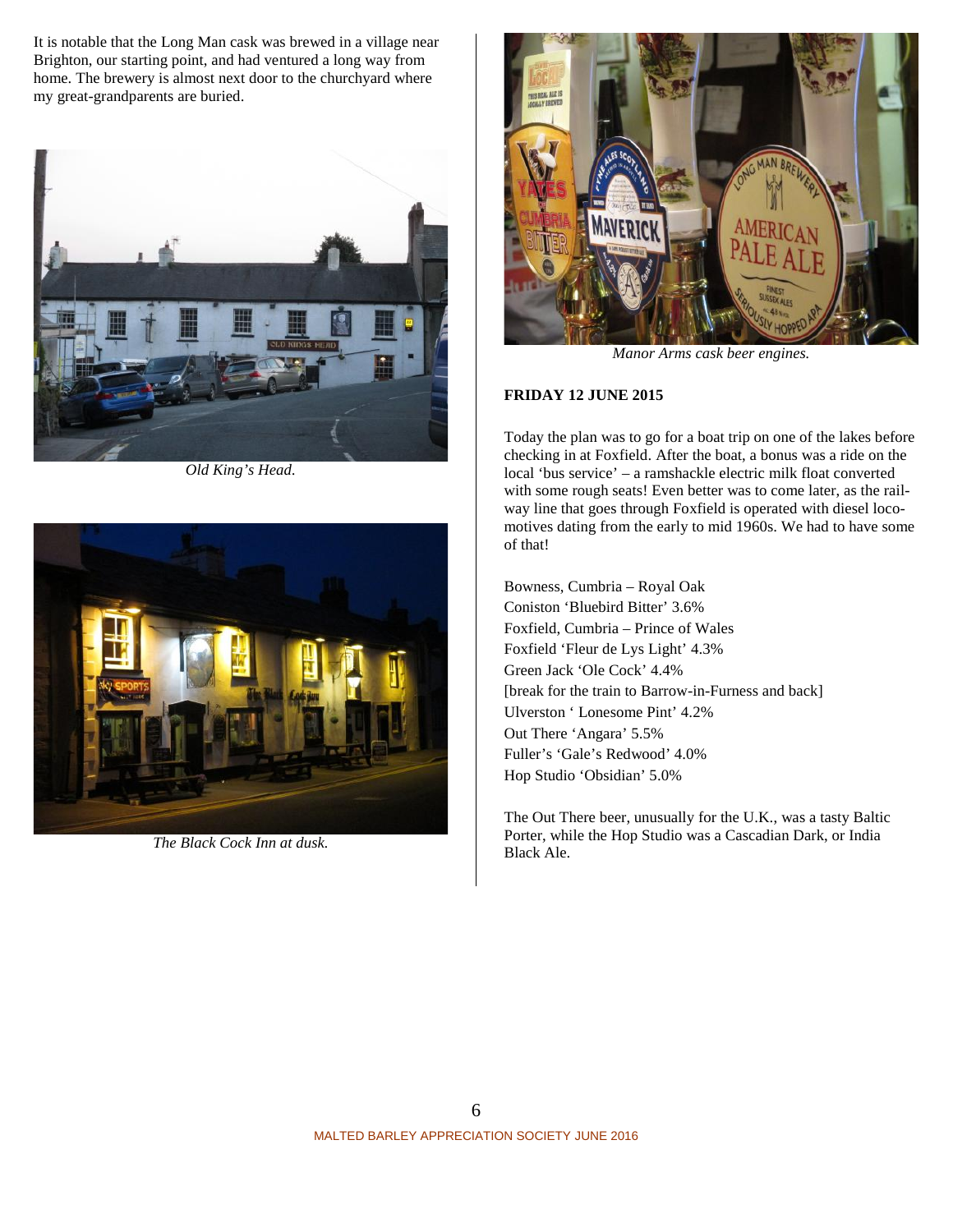

*Milk float transformed into a bus!*



*The Prince of Wales' at dusk, the open door on the right leads to the brewhouse.*

#### **SATURDAY 13 JUNE 2015**

More trains, this time heading north instead of south, and we encountered some old friends on board who were similarly riding the trains and stopping off at various points for some cask beers. One of them had just come from a cask ale festival at a rugby club, so that was duly factored into the day's schedule as would be expected! The line we traversed hugs the rugged coastline and is mostly very picturesque (apart from a nuclear power station, that is!).

Maryport, Cumbria – The Lifeboat Inn Cumbrian Legendary Ales 'Langdale' 4.0% Millom, Cumbria – The Bear on the Square Beckstones 'Leat' 3.6% Naked 'Indecent Exposure' 4.5% Haverigg, Cumbria – Millom Rugby Football Club

Marston's 'Revisionist Juniper Pale Ale' 4.4% Lancaster 'Honeybrew' 4.4% Greenodd 'Jenkins Quay' 4.4% Abraham Thompson 'Lickerish Stout' 4.6% Strands '1492' 3.5% Strands 'Low Flyer' 4.3% Stringers 'Bauhaus' 4.7% Millom, Cumbria – Hardknott On-Track Hardknott 'Lux Borealis' 3.8% Foxfield, Cumbria – Prince of Wales Foxfield 'N2 Kinghorn' 4.6% Yeovil 'Summerset' 4.1% Townhouse 'J.G.B.' 3.9% Fyne 'Superior I.P.A.' 7.1%

Maryport was somewhere I had never been before, so we explored this sleepy fishing town until it was opening time. While the service at The Lifeboat Inn was friendly and prompt, a framed campaign poster for U.K.I.P. (a far right political party which wants to sever all ties with the European Union) hanging in the middle of the wall made it clear that we were unwittingly in somewhere that is a politically active base in not the best way. We then did a train to Millom, where we found another local beer to Brighton a long way from home - namely the Naked, who did several festival special ales for Glastonwick. The beer in this case was a very pleasant porter. A taxi to the Rugby Club's cask festival was then done, with arrangements made for the driver to return in about an hour's time to catch the next train. Some impressively unusual beers were on offer. I was very pleasantly surprised to find an Abraham Thompson beer, brewed infrequently on a nano half barrel plant, which was a great, chewy stout. We could have stayed longer as the train ended up being half an hour late. No problem though, Hardknott Brewery has a taproom on the station!



*The rugged Cumbrian coastline.*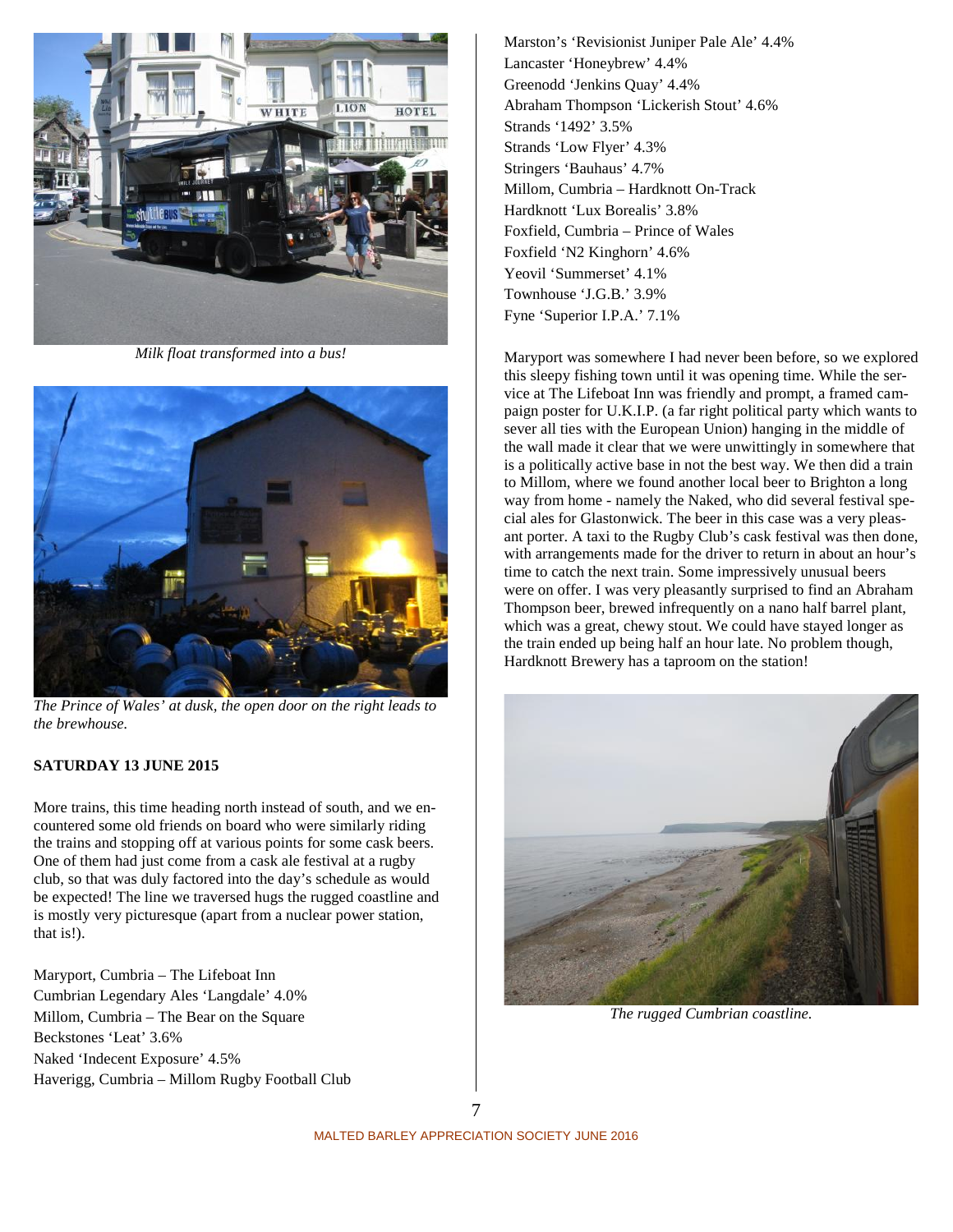

*Naked in The Bear.*



*Rugby Club beer engines.*



*In the Prince of Wales.*

#### **SUNDAY 14 JUNE 2015**

Time to return south, and so another drive of marathon length (not helped by two nasty traffic jams).

Eccleston, Lancashire – Original Farmers Arms Prospect 'Cascade Blonde' 4.1% Yattendon, Berkshire – Royal Oak West Berkshire 'Mister Chubb's' 3.7% West Berkshire 'Good Old Boy' 4.0%

#### **MONDAY 15 JUNE 2015**

The final leg back to Brighton was undertaken, where we returned the hire car. But not before we visited the West Berkshire Brewery and shop.

Eastergate, West Sussex – Wilkes Head Oakleaf 'India Pale Ale' 5.5% Brighton, East Sussex – Brighton Beer Dispensary Ilkley 'Mary Jane' 3.5% Arbor 'Half Day I.P.A.' 5.2% Late Knights 'Morning Glory' 4.4% Brighton, East Sussex – The Evening Star Summer Wine 'Teleporter' 5.0% Fyne 'Maverick' 4.2% Brighton, East Sussex – Prince George Langham 'Arapaho' 4.9%

So, a very full and greatly enjoyable week came to a close. I am extremely indebted to my wife Felice for clocking up well over 1000 miles, often on roads that are not built for the traffic of today.



*West Berkshire Brewery.*